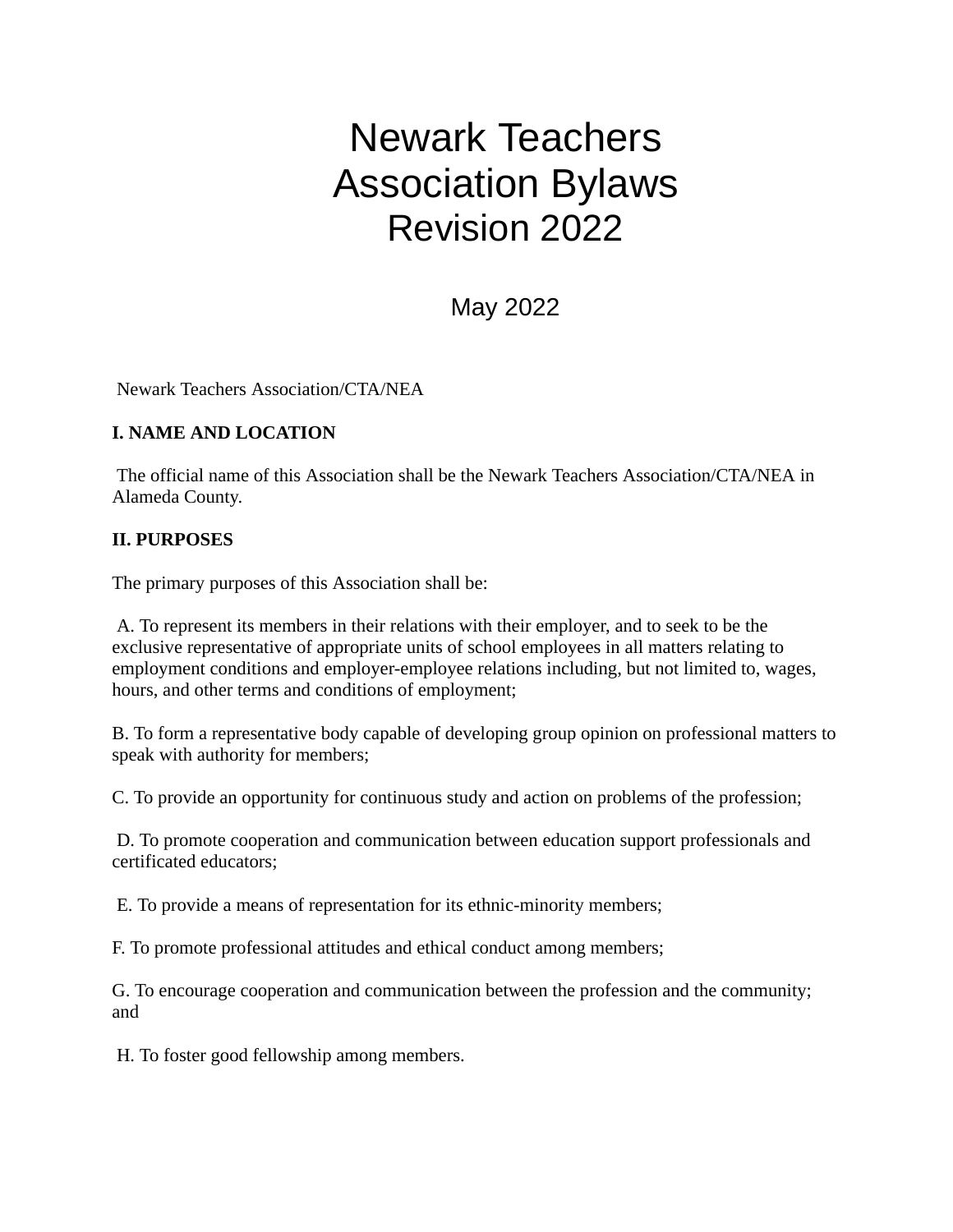# **III. AFFILIATION WITH CTA/NEA**

A. The Newark Teachers Association shall be a chartered chapter of the California Teachers Association (CTA).

B. The Newark Teachers Association shall be an affiliate local association of the National Education Association (NEA).

# **IV. MEMBERSHIP**

A. The primary category of membership shall be Active members.

B. Active membership shall be open to any person who is engaged in or who is on limited leave of absence from professional educational work, is an employee of Newark Unified School District(s), and whose primary assignment is such as not to hold evaluative responsibility over other employees to such an extent as not to be represented in the negotiations process by the bargaining unit.

C. Membership may be granted upon initiation of payroll deduction or upon payment of annual Association/CTA/NEA dues.

D. The right to vote and to hold elective office or appointive position within the Association shall be limited to Active members.

E. Members shall receive special services, obtain assistance in the protection of professional and civil rights, and receive reports and publications of the Association.

F. Active members shall adhere to The Code of Ethics of the Education Profession.

G. The rights to and privileges of membership shall not be abridged in any way because of age, sex, race, color, ethnic group, marital status, national origin or sexual orientation.

H. No member of the Association may be disciplined by the chapter without due process. Due process includes the right to select representation, to present evidence on his/her behalf, to confront and cross-examine his/her accuser and any other witnesses against him/her, and to examine and refute all evidence considered by the hearing panel, whether or not such evidence is presented at a hearing. The member has the right to appeal the decision of the hearing panel to the governing body.

I. The membership year shall be that period of time from September 1 of any given calendar year through August 31 of the following calendar year, inclusive.

J. Unless otherwise expressly provided by law, persons who tender agency fees shall have no rights or privileges within this Association.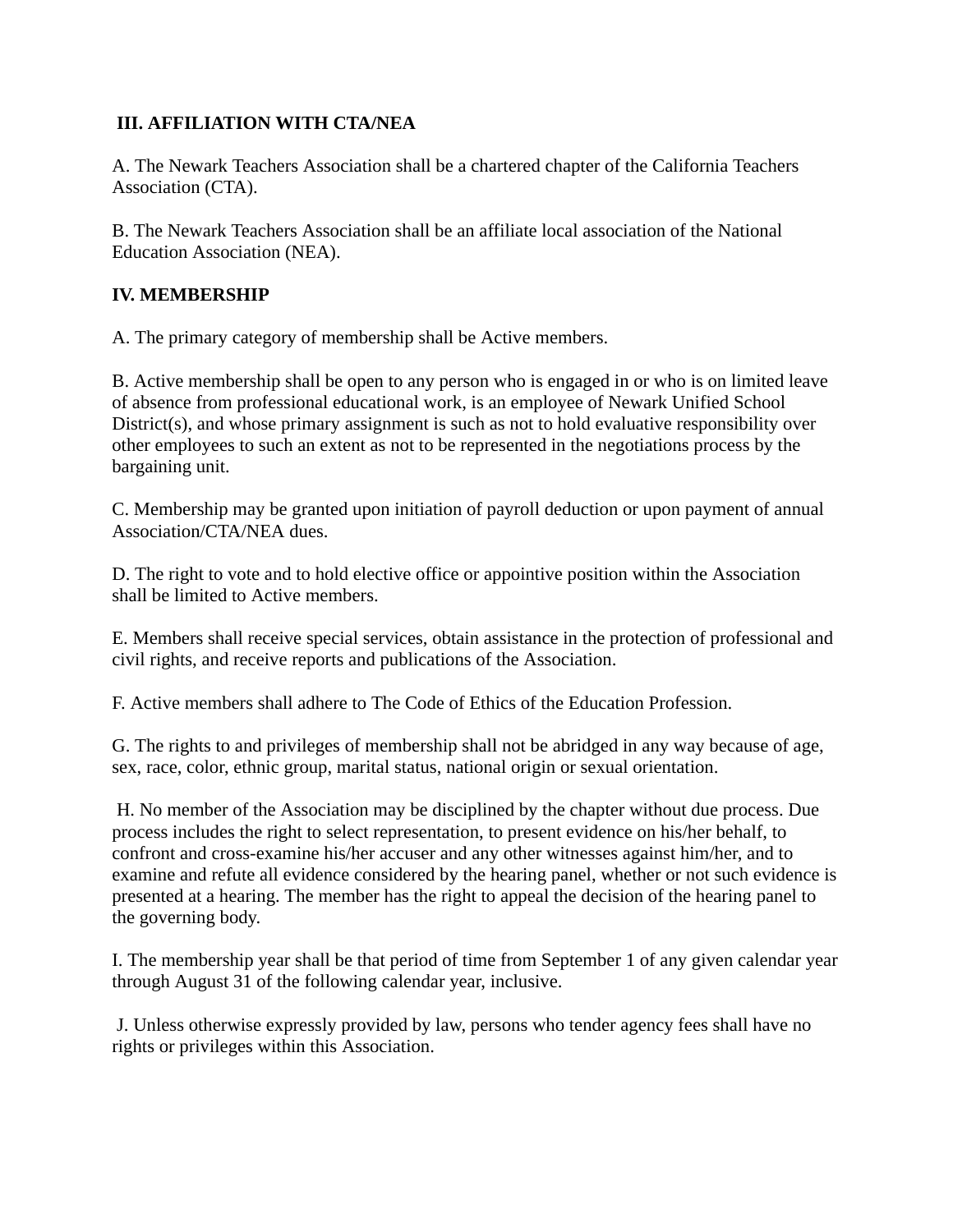# **V. DUES, FEES, AND ASSESSMENTS**

A. The basic annual dues level for Active members, and representation fee for non-members represented in the bargaining unit, shall be sufficient to cover the operation expenses of the Association, the dues of CTA, and the dues of NEA.

B. The Association's portion of the basic annual dues, and the representation fee for non-members, shall be established by action of the Representative Council of the Association at the last regular meeting of the school year.

C. The Association shall apportion any negotiated representation fee on the same percentage basis as the full Association/CTA/NEA dues.

D. Membership shall be continuous after initial enrollment until delinquent or until a change in professional status shall make the member ineligible for membership. If by October 31 of any calendar year a member has neither paid the established annual membership dues for the current membership year, nor made satisfactory arrangements for payment, then that person's membership shall be considered delinquent and the name dropped from the rolls.

# **VI. POLICY-MAKING BODY**

A. The policy-making body of the Association shall be a Representative Council. The Representative Council, comprised of Active members of the Association, derives its powers from and shall be responsible to the Active membership.

B. The Representative Council shall be composed of the following Active members:

- 1. Voting members of the Executive Board;
- 2. Representatives elected on the basis of one-person one-vote;

C. The Representative Council shall:

1. Establish Association policies and objectives;

2. Adopt the annual budget of the Association on or before the first meeting of the school year;

3. Approve the establishment or discontinuance of committees recommended by the Executive Board; and

4. Establish the dues of the Association.

D. The Representative Council shall schedule meetings monthly during the school year. The number, place and time of meetings to be decided by the Executive Board.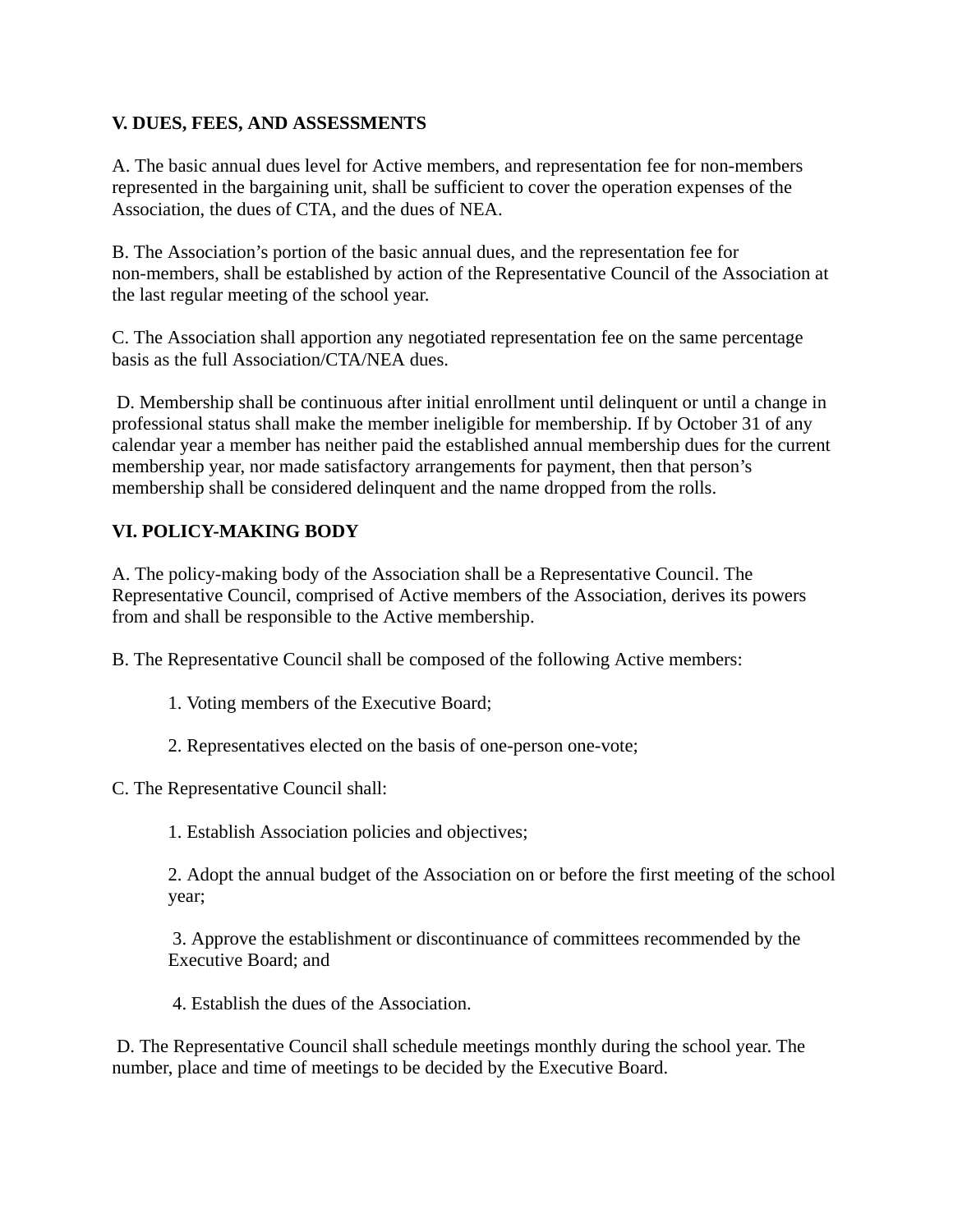E. Special meetings of the Representative Council may be called by the President, the Executive Board, or by the petition of twenty percent (20%) of the Active membership.

F. Special meetings of the Representative Council shall be called for a specific purpose and no business other than that for which the meeting is called may be transacted.

G. Notices and agendas for all meetings of the Representative Council shall be sent to all members of the Representative Council at least the morning prior to the date of the meeting.

H. For emergency meetings of the Representative Council during crisis situations, the Executive Board shall adopt procedures to notify representatives of meeting dates, places, and times.

I. Representative Council meetings may be held in an electronic format, such as a webinar in lieu of in person meeting.

J. A quorum for all meetings of the Representative Council shall consist of a majority of all voting members of the Representative Council.

## **VII. REPRESENTATIVES**

A. Representatives shall be elected by and from the Active membership for each faculty group. Such election shall be by open nominations and by google form using members personal email. The election will take place within three weeks of the start of school.

B. Representatives shall serve a term of one year (1)(s).

C. Each faculty, site or site unit shall be entitled to at least one representative and shall have one representative for each fifteen (15) Active members on the staff, or major fraction thereof (follow the table below).

| <b>Number of active NTA members at</b><br>Site: | <b>Number of site reps the Site can</b><br>have in NTA Rep Council: |
|-------------------------------------------------|---------------------------------------------------------------------|
| $1 - 22$                                        |                                                                     |
| $23 - 37$                                       |                                                                     |
| $38 - 52$                                       |                                                                     |
| $53 - 67$                                       |                                                                     |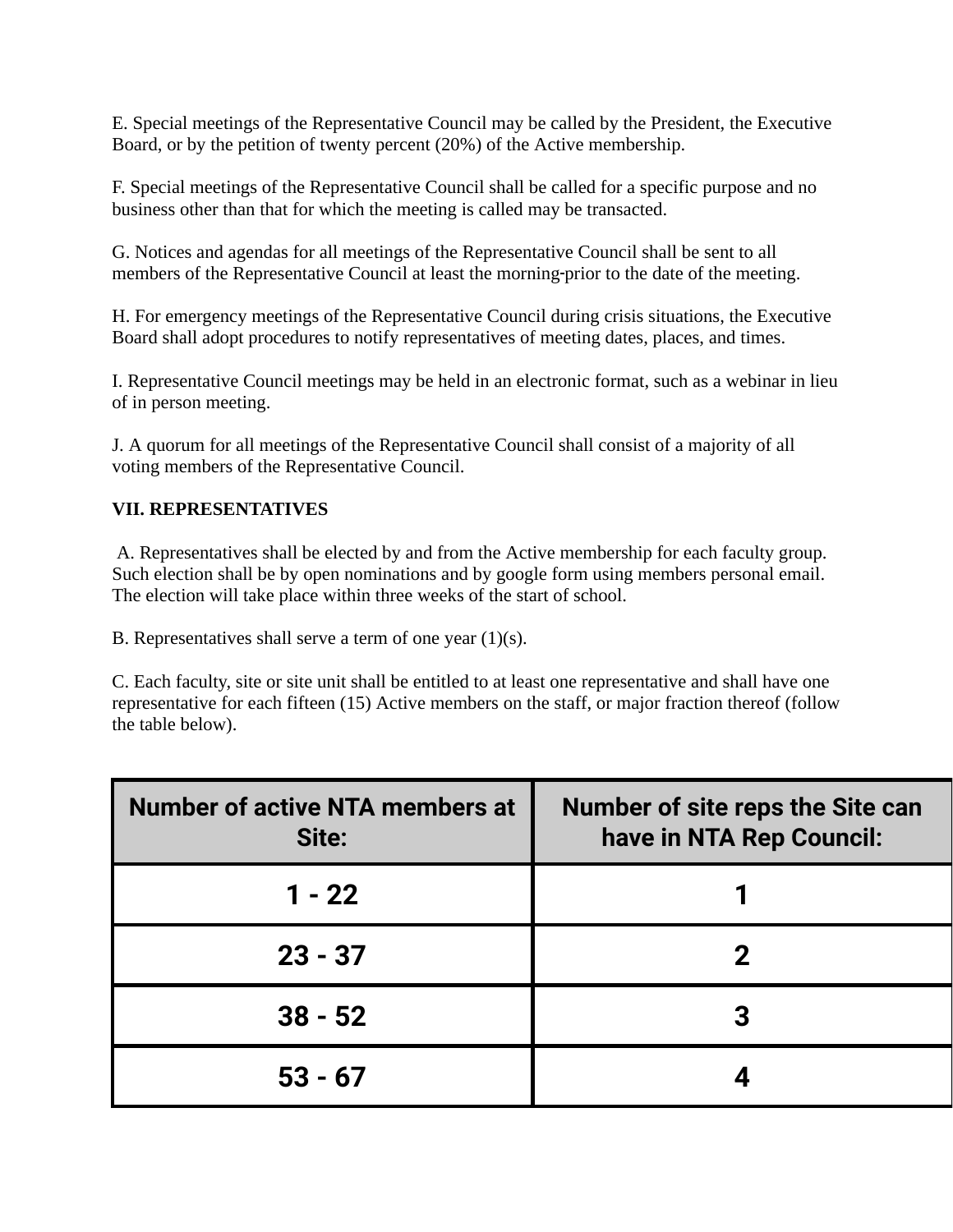| $68 - 82$ | $\overline{\phantom{a}}$ |
|-----------|--------------------------|
| $83 - 97$ |                          |

D. Active members who are not represented through an individual school group shall be counted as a special faculty group entitled to the same representation on the Representative Council as individual school faculty groups.

E. Vacancies: Vacancies in the office of Representative for whatever cause may be filled by properly elected replacements.

F. Representatives shall:

1. Conduct constant and ongoing liaison between the Representative Council and the Active members of the faculty/site unit;

2. Serve as the official channel through which written communications and publications can be easily and quickly transmitted between the Association and the members;

3. Represent the views and input of the Active membership in votes taken in the Representative Council, conducting frequent and regular polls of such membership for this purpose; and

4. Perform such additional duties as prescribed by the Executive Board.

G. A Representative shall not conduct an election in which he/she is a candidate.

## **VIII. OFFICERS**

A. The officers of the Association shall be a President, a Vice- President, a Secretary, a Treasurer. , two Elementary Directors, a Junior High Director, a High School Director, a Special Education Director, and a Pre-school Director.

B. These officers shall be and remain currently paid-up local, state, and national (Active) members as a condition for nomination to and service in their respective positions during their terms of office.

C. These officers shall be elected by and from the Active membership of the Association. Such elections shall be by open nominations and secret ballot.

D. Officers shall be elected for a term of 1 year(s), commencing on July 1 of any calendar year.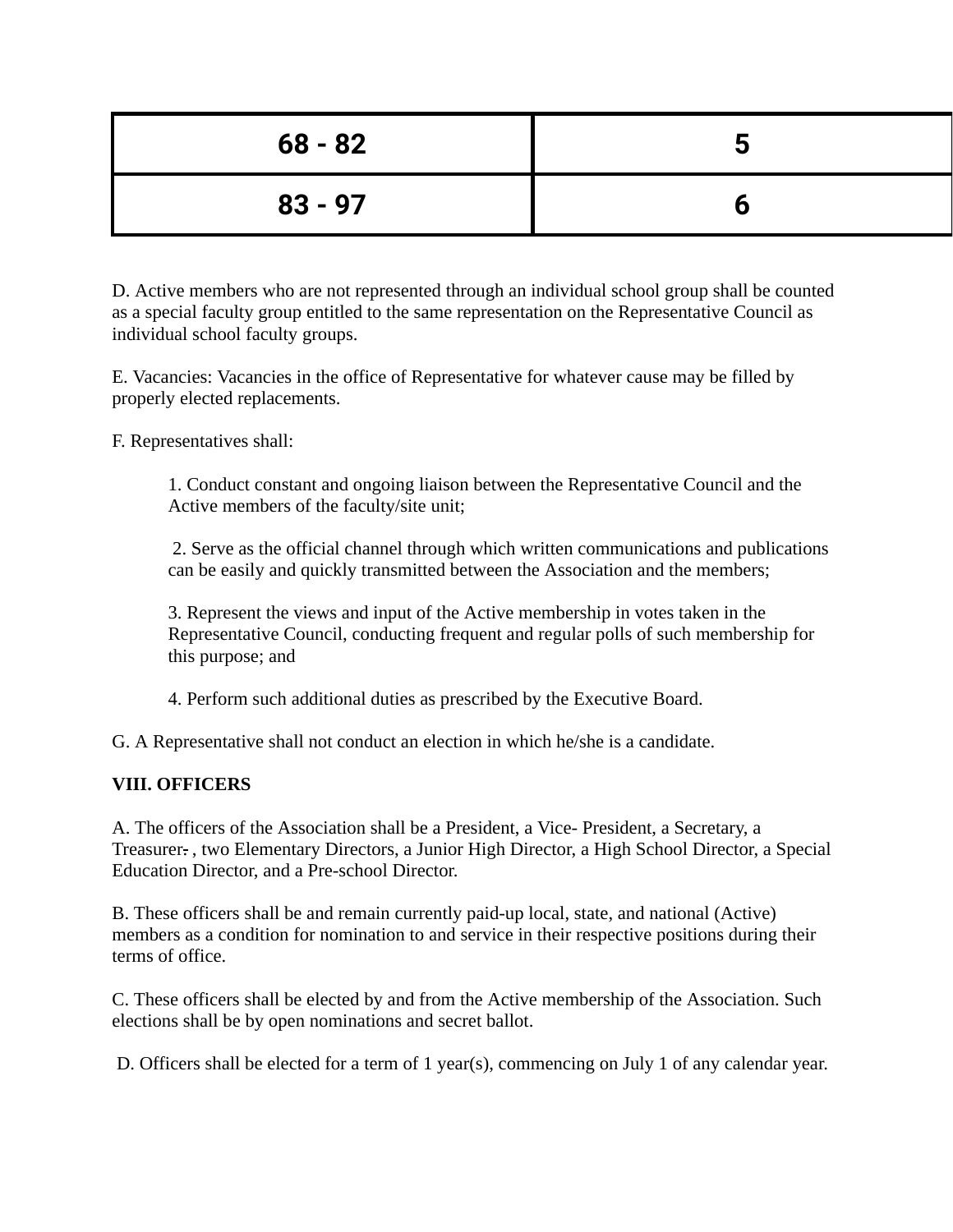E. A vacancy shall be deemed to exist in the case of death, resignation, or inability to serve in any of the offices of the Association. If there is a vacancy occurring in the office of the President, the Vice President shall assume the office. In the event a vacancy occurs in the other offices, the president will appoint a successor, the successor will be ratified by the Representative council at the next Representative Council to fill the unexpired terms.

F. The President shall be the chief executive officer of the Association and its policy leader.

The President shall:

1. Preside at all meetings of the Association, the Representative Council and Executive Board;

2. Prepare the agenda for the meetings of the Association, the Representative Council and the Executive Board;

3. Be the official spokesperson for the Association;

4. Be familiar with the governance documents of the Association, CTA, and NEA;

5. Appoint all chairpersons and members of committees with the approval of the Executive Board at the beginning of each school year;

6. Appoint the chairperson and members of the Bargaining Team with the approval of the Executive Board at the beginning of each school year;

7. Call meetings of the Association, Representative Council and the Executive Board;

8. Propose the procedures for grievance processing for ratification by the Executive Board and the Representative Council;

9. Suggest policies, plans and activities for the Association and be held responsible for the progress and work of the Association;

10. Attend meetings of the Service Center Council of which the Association is a part; and

11. Attend other CTA/NEA meetings as directed by the Representative Council.

## G. The Vice-President shall:

1. Serve as assistant to the President in all duties of the President;

2. Assume the duties of the President in the absence of the President;

3. Be responsible for the formation and distribution of the Association's calendar of activities; and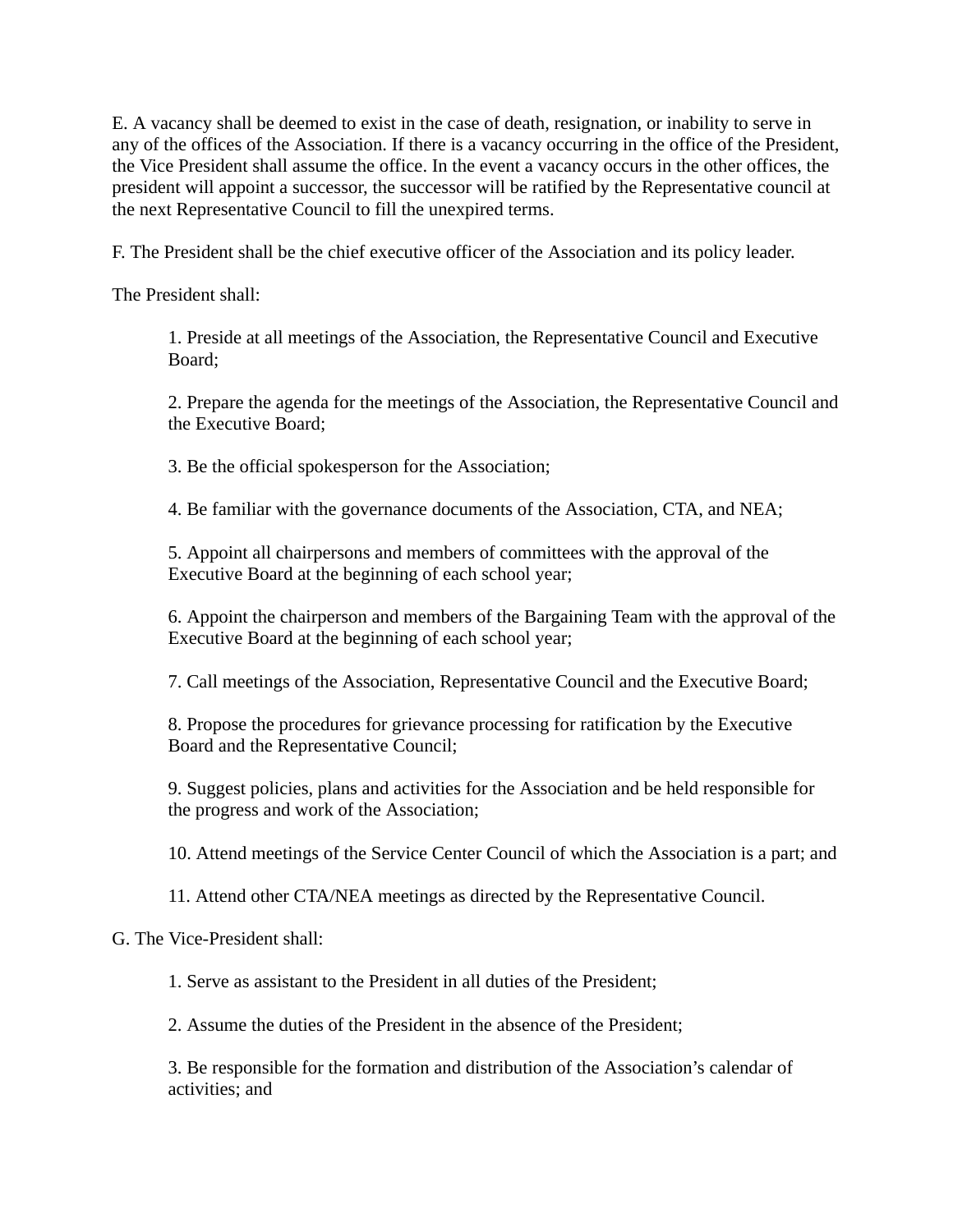4. Serve as coordinator of committee activities at the direction of the President.

H. The Secretary shall:

1. Keep a careful and accurate record of the proceedings of each meeting, regular or special, of the Association, Representative Council, and the Executive Board;

2. Be responsible for the distribution of minutes, notice of meetings, and agendas for all meetings to members of the Representative Council and Executive Board; and to the membership when appropriate;

3. Keep an accurate roster of the membership of the Association and of all committees; and

4. Carry on the correspondence pertaining to the affairs of the Association as directed by the President.

I. The Treasurer shall:

1. Receive all funds belonging to the Association and be responsible for their safekeeping and accounting;

2. Pay out such funds upon orders of the President;

3. Provide a written financial report for each regular meeting of the Representative Council and Executive Board;

4. Be responsible for an annual audit of the books of the Association and distributing a summary of this audit to the membership; and

5. Be responsible for submitting membership and financial reports to CTA, NEA, and other agencies as required by law.

Elementary directors

- 1. Reporting concerns of Elementary sites during the representative and executive board meeting.
- 2. Regularly communicating with members at assigned school sites.
- 3. Regularly meeting with site reps to discuss concerns of the members.
- 4. Supporting site reps in meetings with administrators as requested

Middle School Director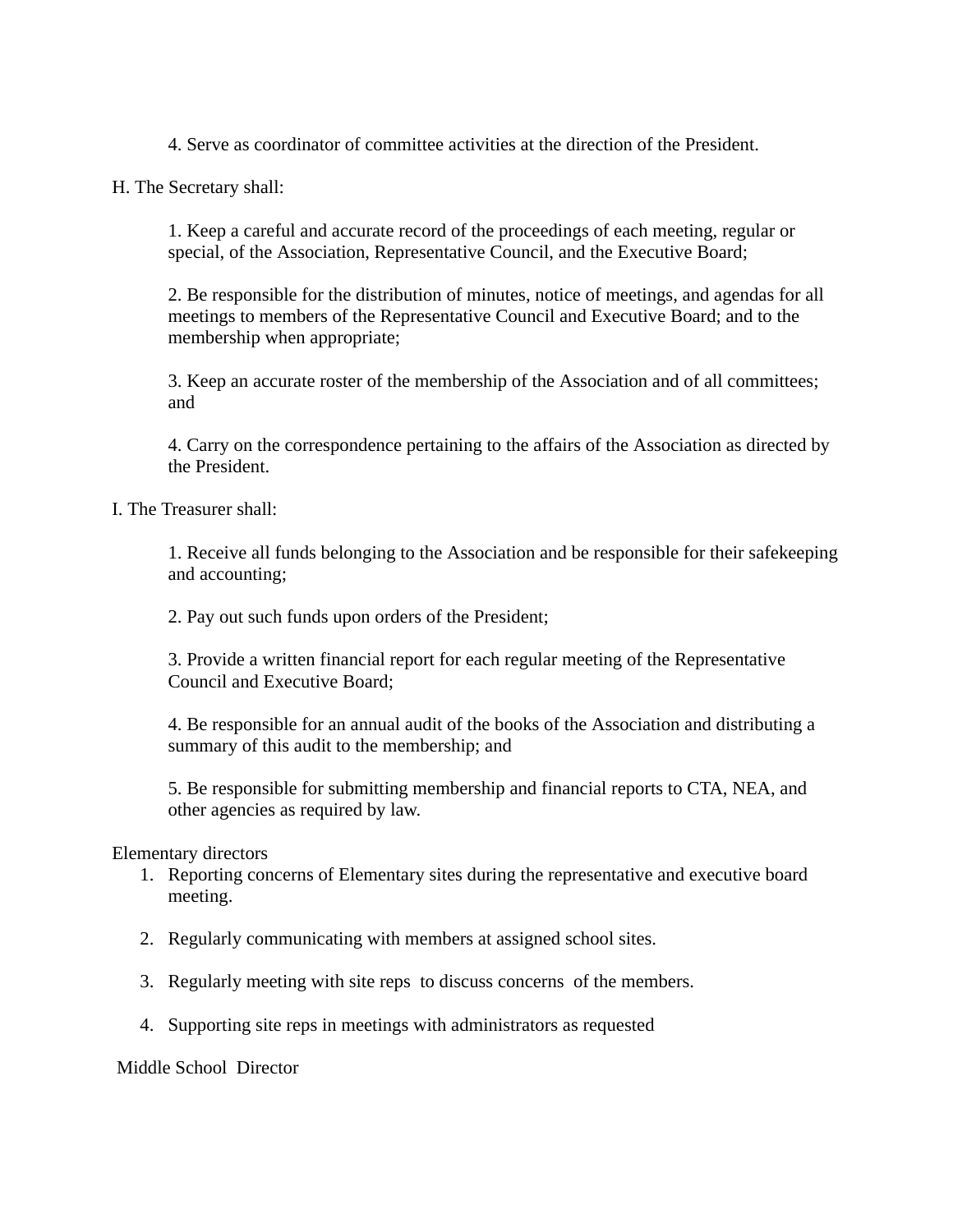- 1. Reporting concerns of the Junior high school during the representative and executive board meeting.
- 2. Regularly communicating with members at the Middle school.
- 3. Regularly meet with administration to discuss concerns of the members.

a High School director,

- 1. Reporting concerns of High school during the representative and executive board meeting.
- 2. Regularly communicating with members at the high school.
- 3. Regularly meet with administration to discuss concerns of the members.

a Special Education Director,

- 1. Reporting concerns of Special education staff members during the representative and executive board meeting.
- 2. Regularly communicating with members at assigned school Special education staff.
- 3. Regularly meet with administration to discuss concerns of the members.
- a Pre-school director
	- 1. Reporting concerns of Special education staff members during the representative and executive board meeting.
	- 2. Regularly communicating with members at assigned school Special education staff.
	- 3. Regularly meet with administration to discuss concerns of the members.

#### **IX. EXECUTIVE BOARD**

A. The Executive Board shall be composed of the elected officers, (and may include members elected at large from the Active membership, as long as this complies with the "one-person – one-vote" rule).

B. All members of the Executive Board shall be and remain currently paid-up local, state, and national (Active) members as a condition for nomination to and service in this position.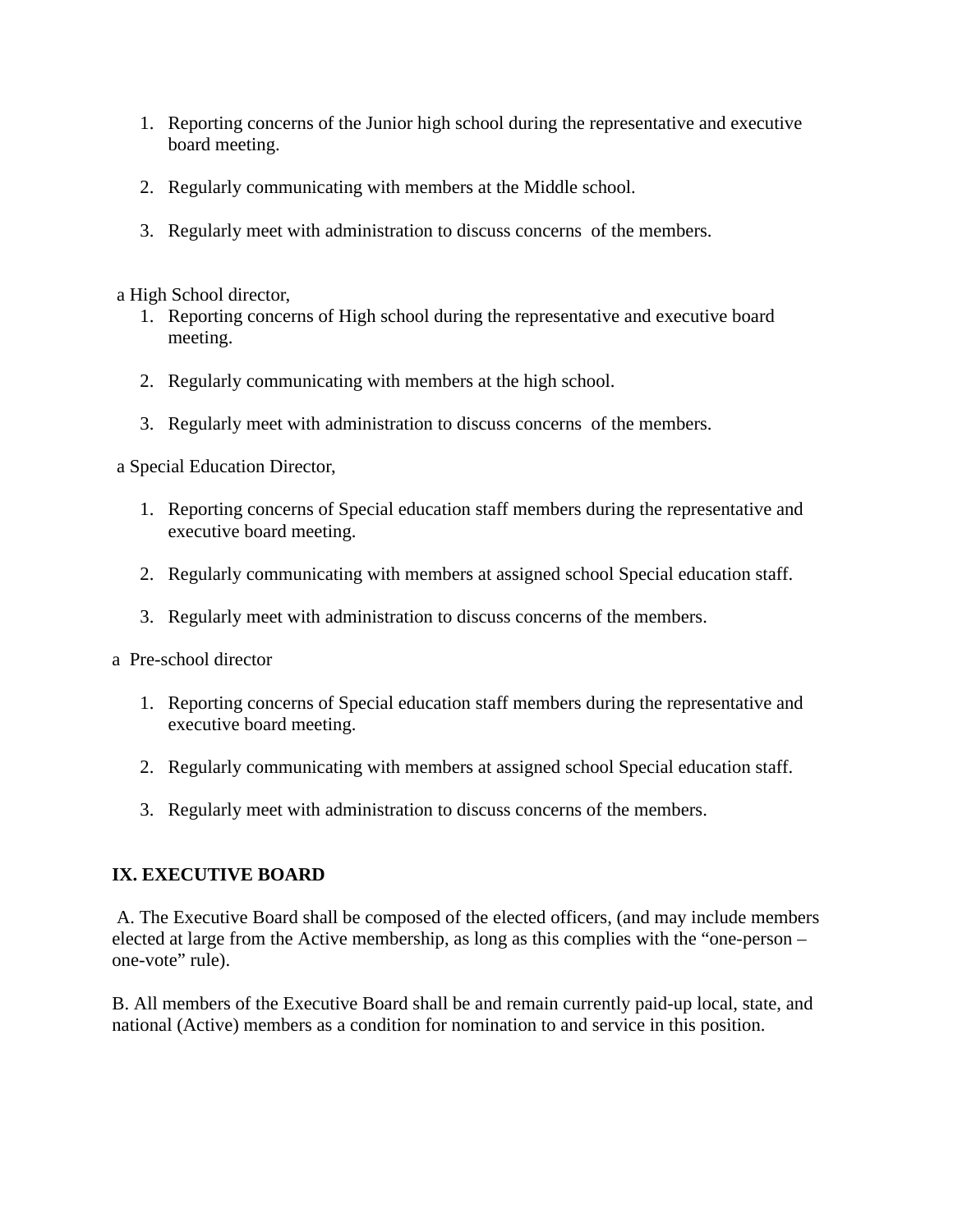C. The Executive Board shall meet prior to each regular meeting of the Representative Council and at such other times as the President may deem necessary, or upon written petition of a majority of the members of the Executive Board.

D. The duties and the responsibilities of the Executive Board are:

1. Coordinate the activities of the Association;

2. Act for the Representative Council when school is not in session;

3. Direct the bargaining activities of the Association, subject to policies established by the Representative Council;

4. Approve by majority vote appointment and by two-thirds (2/3) vote removal of bargaining team members;

5. Recommend a budget for the Association to the Representative Council;

6. Approve by majority vote all appointment and removal of committee members, including chairpersons;

7. Adopt the local Standing Rules for the Association;

8. Adopt grievance procedure;

- 9. Direct the grievance activities of the Association; and
- 10. Exercise all the business and organizational powers and duties for the

Association as prescribed by law and these bylaws, subject to any restrictions that may be imposed by the Representative Council.

E. A quorum for all meetings of the Executive Board shall consist of a majority of the elected members of that body.

# **X. MEETINGS OF THE GENERAL MEMBERSHIP:**

A. Meetings of the Association may be called by the President, the Executive Board, or by written petition of twenty percent (20%) of the Active membership.

B. Notices of the Association meetings including date, place, time, and purpose of the meeting shall be made available to all members of the Association at least two days before the meeting except during crisis situations.

C. For emergency meetings during crisis situations, the Executive Board shall adopt procedures to notify the Association membership of meeting dates, places and times.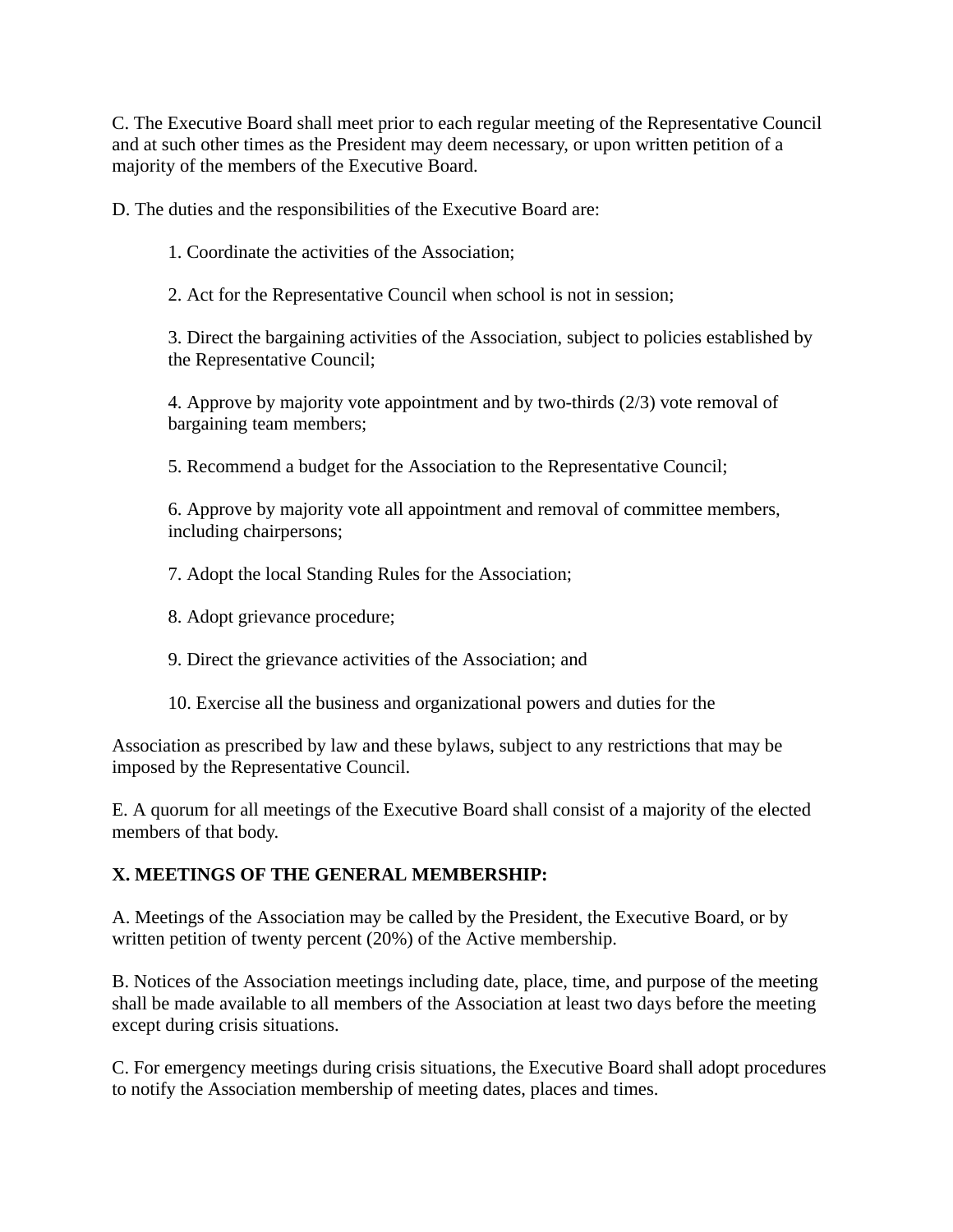D. General Membership meetings may be held in an electronic format, such as a webinar.

E. A quorum for meetings of the Association shall be ten percent (10%) of the Active membership.

# **XI. BARGAINING TEAM**

A. The duties of the Bargaining Team are to represent and to bargain for all bargaining unit members.

B. The President shall appoint all members, alternates, and the chairperson of the Bargaining Team with the concurrence of the Executive Board.

C. Vacancies created by resignation or inability to serve shall be filled by the Executive Board from the list of alternates.

D. The Executive Board, by two-thirds (2/3) vote, may remove a member of the Bargaining Team.

E. Responsibility and authority for directing the bargaining process on behalf of the Association are vested in the Executive Board subject to policies established by the Representative Council.

F. Employees in each appropriate bargaining unit shall be surveyed to determine contents of the proposed contract demands, and the contract proposal for each appropriate unit shall be approved by the Representative Council in that unit.

G. The Bargaining Team shall report its activities to the Executive Board as the Board requires.

H. The Executive Board shall provide for the dissemination of information regarding bargaining and the activities of the Bargaining Team to the general membership.

I. The Bargaining Team is empowered to reach tentative agreements with the district. Such agreements shall be considered tentative and not binding upon the Association until such agreements have been ratified by the membership in the appropriate unit(s) unless such ratification shall have been specifically waived or otherwise delegated by that active membership.

## **XII. GRIEVANCE PROCESSING**

A. The Executive Board shall adopt, with the approval of the Representative Council, the procedures for grievance processing.

B. These procedures shall include, but not be limited to, the following: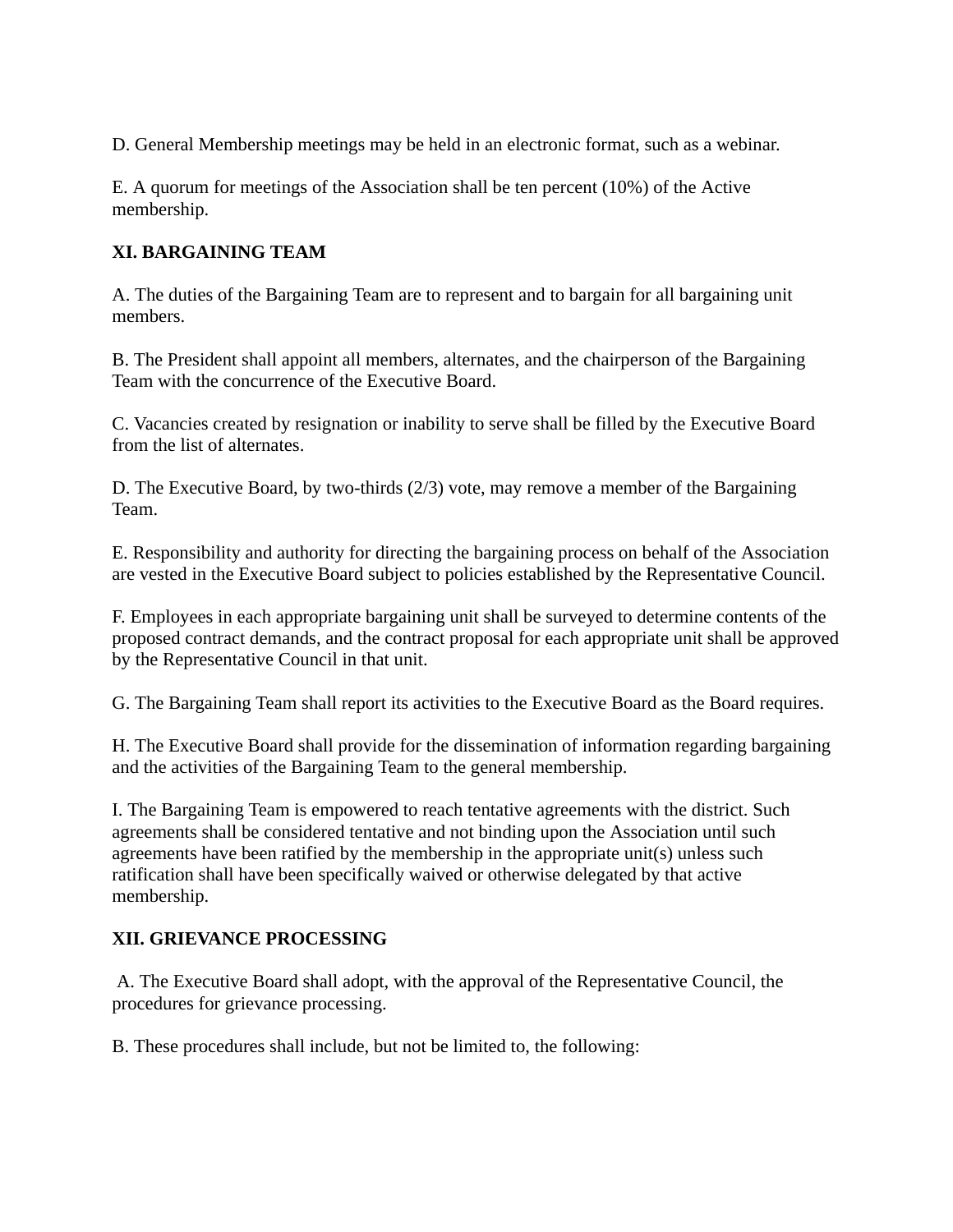1. Provide for representation to assist all members of the bargaining unit(s) in processing grievances;

- 2. Training for handling grievances; and
- 3. Evaluation of the Association's grievance policies and procedures.

### **XIII. NOMINATIONS AND ELECTIONS**

The Chapter shall follow, and members are entitled to the rights contained in the CTA Requirements for Chapter Election Procedures published annually with the CTA Elections Manual.

The chapter president must provide all Active members an opportunity to vote. Chapter presidents do not have the option of deciding that such elections shall not be held.

A. The Elections Committee and/or Chairperson shall be appointed by the president and approved by the Executive Board to which it is responsible at the beginning of each school year. The duties of the Elections Committee shall be to:

- 1. Ensure that all Association/CTA/NEA election codes and timelines are followed;
- 2. Establish election timelines;
- 3. Develop and carry out timelines and procedures;

4. Prepare ballots for the election of officers and such other elections as may be necessary;

- 5. Count the ballots and certify the results; and
- 6. Handle initial challenges.
- B. Elections shall be conducted with:
	- 1. Open nomination procedure;
	- 2. Secret ballot, online ballot;
	- 3. All active members vote;
	- 4. Record of voters receiving or casting ballots; and
	- 5. Majority vote, unless otherwise specified.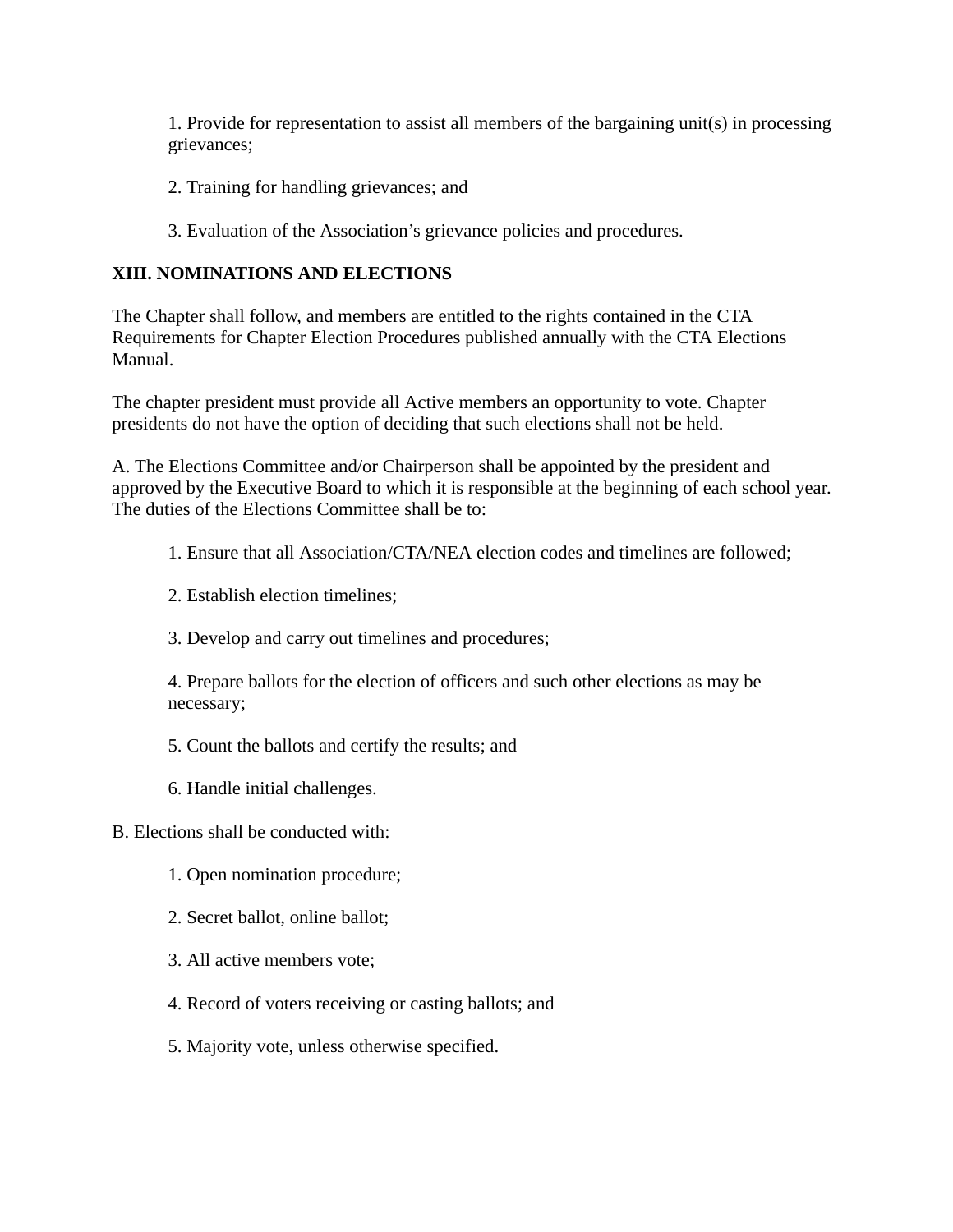C. State Council Representative elections shall be conducted in accordance with CTA rules after the chapter or Service Center Council has been notified to do so by the CTA Elections and Credentials Committee.

D. NEA State Delegate elections shall be conducted in accordance with CTA/NEA rules.

E. NEA Local Delegate elections shall be conducted in accordance with CTA/NEA rules.

# **XIV. COMMITTEES**

A. Committees, except as otherwise provided in these bylaws, may be established and discontinued by the Executive Board, subject to approval by the Representative Council.

B. Each committee shall submit periodic reports to the Executive Board and Representative Council.

# **XV. ENDORSEMENT OF SCHOOL BOARD ELECTIONS**

A. The Executive Board shall adopt, with the approval of the Representative Council, the procedures for Endorsement of the school board.

- B. These procedures shall include, but not be limited to, the following:
	- A. Election endorsement process
		- a. Within one month of the end of the candidate's filing deadline, the executive board will vote to determine the stance of the association.
		- b. The Executive Board will vote on taking an endorsement stance on the upcoming school board election.
		- c. A 2/3 vote is needed to pass an endorsement stance.
		- d. If the vote does not obtain ⅔ vote of the executive board, at the next representative council, a new vote will be held.
		- e. A majority vote of the representative council is needed to pass each option.
	- B. Candidates
		- 1. All known, viable board of trustee candidates, including incumbents up for reelection, shall be invited to interview.
		- 2. The candidates must interview with the representative council.
	- C. Interview
		- 1. Each candidate interview will last 10 minutes.
		- 2. Candidates will receive interview questions by email no later than 3 days before the representative council.
		- 3. The candidate interview will consist of 3 to 5 questions.
		- 4. Candidates for the board shall be interviewed using identical questions.
		- 5. Interview questions will be adopted by the Executive Board and approved by the representative council.